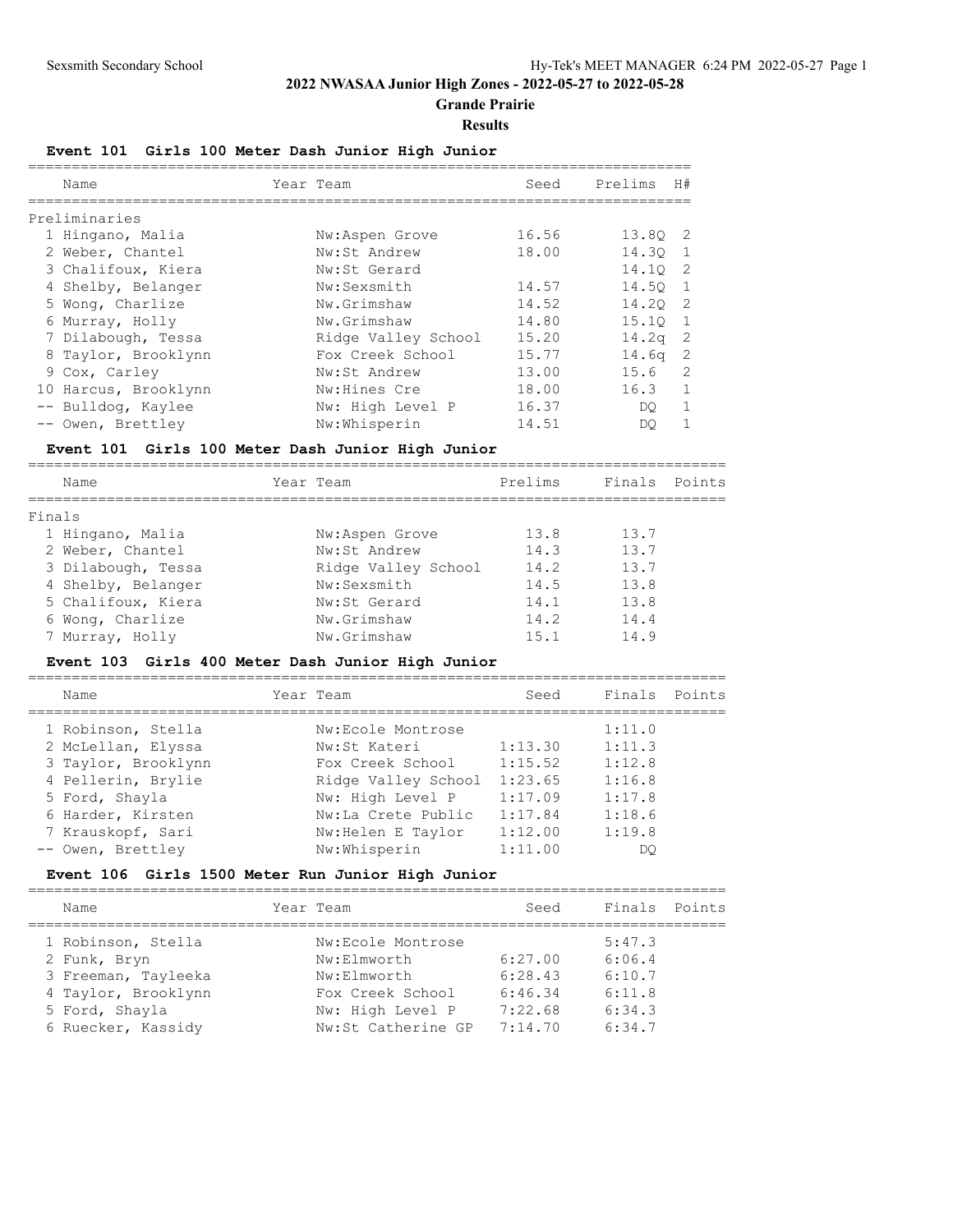**Grande Prairie**

#### **Results**

## **Event 108 Girls Long Jump Junior High Junior**

| Name                      | Year Team         | Seed  | Finals | Points |
|---------------------------|-------------------|-------|--------|--------|
| 1 Shelby, Belanger        | Nw:Sexsmith       | 4.09m | 3.80m  |        |
| 2 Cox, Carley             | Nw:St Andrew      | 3.97m | 3.76m  |        |
| 3 McAllister, Madisyn     | Nw:Ecole Montrose |       | 3.70m  |        |
| 4 Deschipper, Sadie       | Nw: Hythe Region  | 3.74m | 3.64m  |        |
| 5 McLaughlin, Tenysha     | Nw:ecole Nou      | 3.66m | 3.63m  |        |
| 6 Carmichael, Emma        | Fox Creek School  | 3.29m | 3.50m  |        |
| 7 Wong, Charlize          | Nw.Grimshaw       | 3.12m | 3.39m  |        |
| 8 Garaba, Tahlia          | Nw.Grimshaw       | 3.50m | 3.37m  |        |
| 9 Sharp, Sloan            | Hillside Jr/S     | 3.13m | 3.16m  |        |
| 10 Fortier, Meadow        | Nw: High Level P  | 2.64m | 3.07m  |        |
| -- McClanaghan, Jesse-Lee | Spirit River      | 3.00m | DO     |        |

### **Event 112 Girls Shot Put Junior High Junior**

================================================================================

| Name                 | Year Team          | Seed  | Finals Points |  |
|----------------------|--------------------|-------|---------------|--|
| 1 Craig, Joni        | Nw: IV Macklin     |       | 8.18m         |  |
| 2 Buck, Missy        | Hillside Jr/S      | 8.15m | 7.99m         |  |
| 3 Unger, Kirklynn    | Nw:Harry Bal       | 6.92m | 7.65m         |  |
| 4 Evarts, Charlie    | Nw:Sexsmith        |       | 7.19m         |  |
| 5 Keats, Emma        | Hillside Jr/S      | 6.80m | 6.92m         |  |
| 6 Welch, Saydey      | Nw:St Mary's       | 6.00m | 6.33m         |  |
| 7 Fortier, Meadow    | Nw: High Level P   | 6.28m | 6.26m         |  |
| 8 Irwin, Emma        | Nw:Zone Team       | 6.21m | 5.70m         |  |
| 9 Yakinneah, Shateya | Nw:Upper Hay River | 4.00m | 4.12m         |  |

#### **Event 115 Girls 100 Meter Dash Junior High Intermed**

| Name                  | Year Team           | Seed     | Prelims   | H#           |
|-----------------------|---------------------|----------|-----------|--------------|
| Preliminaries         |                     |          |           |              |
| 1 Pillay, Tayla       | Nw:st John P        | 13.58    | 12.80 2   |              |
| 2 Dilabough, Mick     | Ridge Valley School | 15.67    | 13.70 1   |              |
| 3 Jacobsen, Asha      | Nw:Aspen Grove      | 15.43    | 13.50 2   |              |
| 4 Giroux, Brooke      | Nw:Georges P        | 16.00    | 14.40 1   |              |
| 5 Chalmers, Chalene   | Nw:Fairview         | 19.93    | 14.00 2   |              |
| 6 Sturgeon, Izabel    | Nw.Glenmary         | 15.48    | 15.00 1   |              |
| 7 Hatch, Alisabeth    | Ridge Valley School | 15.84    | $14.6q$ 2 |              |
| 8 Brown, Michelle     | Nw: High Level P    | 16.75    | $16.1q$ 1 |              |
| -- Maclennan, Vanessa | Nw:Sexsmith         | 14.72    | DO        | 2            |
| -- Patershuk, Violet  | Nw:Laglace          | 14.75    | DO        | 2            |
| -- McAteer, Danity    | Nw:Fort Vermillion  | 16.84    | DO        | 2            |
| -- Lombard, Chantelle | Nw.TA Norris        | 20.94    | DO        | $\mathbf{1}$ |
| -- Hickey, Kadence    | Nw:Zone Team        | 16:25.00 | DO        | $\mathbf{1}$ |

# **Event 115 Girls 100 Meter Dash Junior High Intermed**

| Name              | Year Team           | Prelims | Finals Points |  |  |  |  |
|-------------------|---------------------|---------|---------------|--|--|--|--|
|                   |                     |         |               |  |  |  |  |
| Finals            |                     |         |               |  |  |  |  |
| 1 Pillay, Tayla   | Nw:st John P        | 12.8    | 13.3          |  |  |  |  |
| 2 Jacobsen, Asha  | Nw:Aspen Grove      | 13.5    | 14.0          |  |  |  |  |
| 3 Dilabough, Mick | Ridge Valley School | 13.7    | 14.6          |  |  |  |  |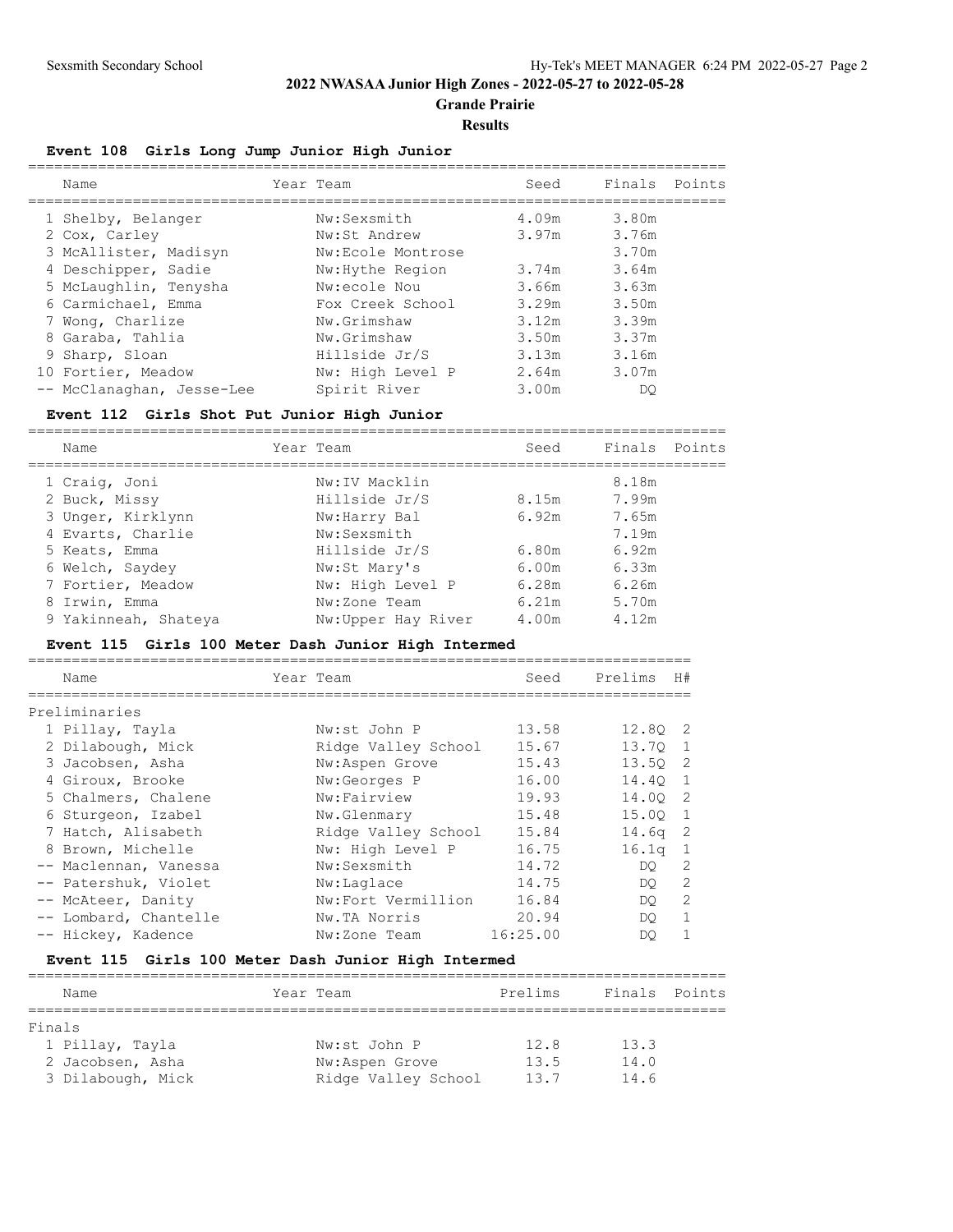**Grande Prairie**

#### **Results**

## **....Event 115 Girls 100 Meter Dash Junior High Intermed**

| 4 Hatch, Alisabeth  | Ridge Valley School | 14.6 | 14.6 |
|---------------------|---------------------|------|------|
| 5 Chalmers, Chalene | Nw:Fairview         | 14.0 | 14.8 |
| 6 Giroux, Brooke    | Nw:Georges P        | 14.4 | 15.2 |
| 7 Sturgeon, Izabel  | Nw.Glenmary         | 15.0 | 15.9 |

## **Event 117 Girls 400 Meter Dash Junior High Intermed**

| Name               | Year Team          | Seed    | Finals Points |  |
|--------------------|--------------------|---------|---------------|--|
| 1 Deschaine, Josee | Nw:Aspen Grove     |         | 1:07.8        |  |
| 2 Mah, Khloe       | Nw:Holy Cross      | 1:11.60 | 1:12.3        |  |
| 3 Fisher, Nevara   | Nw:Whisperin       | 1:21.82 | 1:20.7        |  |
| 4 McAteer, Danity  | Nw:Fort Vermillion | 1:51.97 | 1:45.7        |  |
| -- Heyn, Myranda   | Nw:Sexsmith        | 1:21.60 | DO            |  |

## **Event 120 Girls 1500 Meter Run Junior High Intermed**

| Name              | Year Team         | Seed    | Finals | Points |
|-------------------|-------------------|---------|--------|--------|
| 1 Rossworm, Maia  | Nw:Zone Team      | 6:31.00 | 5:57.8 |        |
| 2 Stadnyk, Cayley | Fox Creek School  | 7:01.15 | 6:35.0 |        |
| 3 Diesel, Annie   | Nw.Holy Family    | 7:15.00 | 6:40.0 |        |
| 4 Kowalyk, Karly  | Nw:Derek Taylor   |         | 6:43.8 |        |
| 5 Gibb, Cale      | Nw: High Level P  | 7:12.87 | 7:16.2 |        |
| 6 Briere, A       | Nw:Mother Theresa | 8:03.50 | 7:19.8 |        |
|                   |                   |         |        |        |

## **Event 123 Girls Triple Jump Junior High Intermed**

| Name               | Year Team        | Seed  | Finals Points |  |
|--------------------|------------------|-------|---------------|--|
| 1 Finnie, Jennifer | Hillside Jr/S    | 7.67m | 8.37m         |  |
| 2 Giroux, Brooke   | Nw:Georges P     | 7.55m | 8.35m         |  |
| 3 Hauser, Lilla    | Nw:Sexsmith      | 7.50m | 8.27m         |  |
| 4 Shaw, Kiran      | Nw:Penson School | 7.30m | 8.19m         |  |
| 5 Schultz, Dalia   | Nw:Fairview      | 7.48m | 8.08m         |  |
| 6 Camplair, Saydee | Nw:St Mary's     | 7.19m | 7.44m         |  |

================================================================================

# **Event 124 Girls High Jump Junior High Intermed**

| Name                  | Year Team         | Seed  | Finals<br>Points |
|-----------------------|-------------------|-------|------------------|
| 1 Pillay, Tayla       | Nw:st John P      | 1.04m | 1.45m            |
| 2 McLeod, Hannah      | Nw:Ecole Montrose |       | 1.40m            |
| 3 Hauser, Lilla       | Nw:Sexsmith       | 1.30m | 1.35m            |
| 4 Koyman, Kallie      | Nw:Fairview       | 1.25m | 1.30m            |
| 4 Currie, Mia         | Nw:Fairview       | 1.25m | 1.30m            |
| 6 Sokoloski, Gracy    | Nw.Grimshaw       | 1.10m | 1.25m            |
| 7 Stadnyk, Cayley     | Fox Creek School  | 1.25m | 1.20m            |
| 7 Diesel, Annie       | Nw.Holy Family    | 1.20m | 1.20m            |
| 9 Grievson, Anika     | Fox Creek School  | 1.10m | 1.15m            |
| 9 Dupuis, Paige       | Nw:Georges P      | 1.10m | 1.15m            |
| Gibb, Cale            | Nw: High Level P  | 1.30m | DO.              |
| Guynup, Ava           | Nw:Sexsmith       | 1.34m | DO.              |
| -- Maclennan, Vanessa | Nw:Sexsmith       | 1.30m | DO               |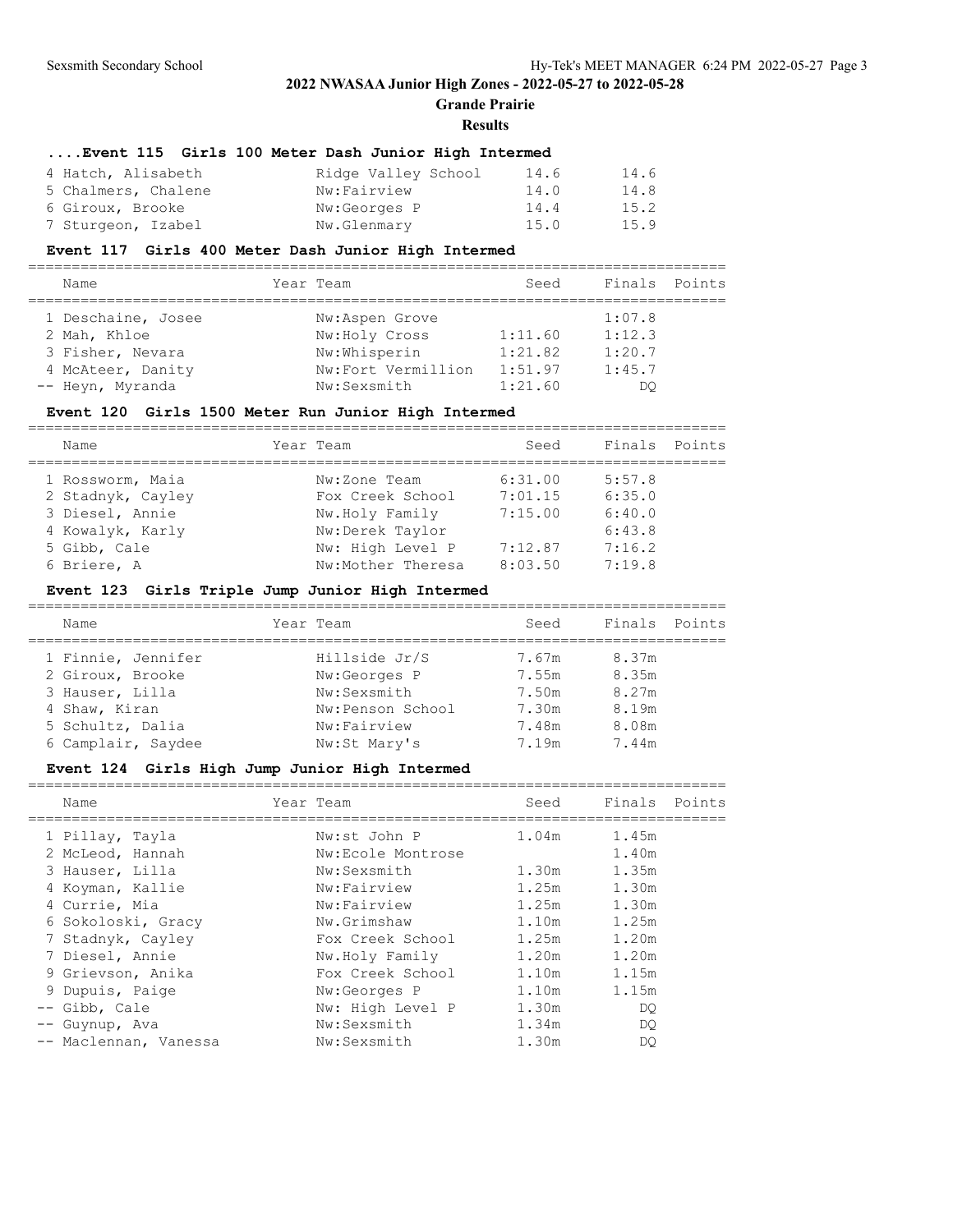**Grande Prairie**

**Results**

# **Event 128 Girls Javelin Throw Junior High Intermed**

| Name               | Year Team           | Seed   | Finals Points |  |
|--------------------|---------------------|--------|---------------|--|
| 1 Young, Evynn     | Hillside Jr/S       | 14.24m | 21.52m        |  |
| 2 Sokoloski, Gracy | Nw.Grimshaw         | 13.78m | 21.40m        |  |
| 3 Camplair, Saydee | Nw:St Mary's        | 19.35m | 18.58m        |  |
| 4 Budal, Addison   | Ridge Valley School | 17.94m | 17.32m        |  |
| 5 Rolling, Shayla  | Nw:Fairview         | 19.92m | 16.54m        |  |
| 6 Schmaltz, Ashley | Nw:Zone Team        | 14.19m | 15.50m        |  |
| 7 Sipe, Dani       | Nw: Hythe Region    | 17.12m | 14.00m        |  |
| 8 Stone, Abby      | Nw.Grimshaw         | 13.68m | 12.02m        |  |
|                    |                     |        |               |  |

### **Event 129 Girls 100 Meter Dash Junior High Senior**

============================================================================

| Name                  | Year Team           | Seed  | Prelims           | H#             |
|-----------------------|---------------------|-------|-------------------|----------------|
| Preliminaries         |                     |       |                   |                |
| 1 Hollingworth, Reese | Nw: Charles Spencer | 12.68 | 12.90 2           |                |
| 2 Lafond, Neala       | Nw: Helen E Taylor  | 14.84 | 14.60 1           |                |
| 3 Lalonde, Bailey     | Nw:St Joseph        |       | 13.00 2           |                |
| 4 Viker, Jaida        | Hillside Jr/S       | 16.75 | 14.60             | $\overline{1}$ |
| 5 Schrader, Cathrine  | Nw:Peace Wap        | 14.40 | 13.70             | $\overline{2}$ |
| 6 DeGuzman, Angelica  | Hillside Jr/S       | 16.30 | 15.00             | $\overline{1}$ |
| 7 Jordan, Kalissa     | Nw:Fairview         | 19.95 | 14.2 <sub>q</sub> | $\overline{2}$ |
| -- Eligado, Jayda     | Nw.Rosary           | 16.99 | DO.               | - 2            |
| -- Elliott, Carissa   | Nw:Sexsmith         | 15.06 | DO.               |                |

#### **Event 129 Girls 100 Meter Dash Junior High Senior**

| Name                  | Year Team          | Prelims | Finals Points |  |
|-----------------------|--------------------|---------|---------------|--|
| Finals                |                    |         |               |  |
| 1 Hollingworth, Reese | Nw:Charles Spencer | 12.9    | 12.9          |  |
| 2 Lalonde, Bailey     | Nw:St Joseph       | 13.0    | 13.2          |  |
| 3 Schrader, Cathrine  | Nw:Peace Wap       | 13.7    | 13.7          |  |
| 4 Lafond, Neala       | Nw: Helen E Taylor | 14.6    | 14.3          |  |
| 5 Viker, Jaida        | Hillside Jr/S      | 14.6    | 14.8          |  |
| 6 DeGuzman, Angelica  | Hillside Jr/S      | 15.0    | 14.9          |  |

## **Event 131 Girls 400 Meter Dash Junior High Senior**

| Name                   | Year Team           | Seed    | Finals | Points |
|------------------------|---------------------|---------|--------|--------|
| 1 Blundell, Livvy      | Nw: Charles Spencer | 58.90   | 1:04.5 |        |
| 2 Lalonde, Amery       | Nw:St Joseph        | 1:08.80 | 1:06.5 |        |
| 3 Schoernroth, Ciera   | Nw:Sexsmith         | 1:13.69 | 1:11.9 |        |
| 4 Ewert, Katie         | Nw:Bezanson         | 1:14.69 | 1:18.8 |        |
| 5 DeGuzman, Angelica   | Hillside Jr/S       | 1:24.74 | 1:20.3 |        |
| 6 Clarke, Harmony      | Nw:Fort Vermillion  | 1:27.43 | 1:49.9 |        |
| -- McClanaghan, Hailey | Spirit River        | 1:15.00 | DO     |        |

## **Event 134 Girls 1500 Meter Run Junior High Senior**

| Name             | Year Team | Seed                        | Finals Points |  |
|------------------|-----------|-----------------------------|---------------|--|
| 1 Dziaduck, Tess |           | Ridge Valley School 6:24.61 | 6:06.3        |  |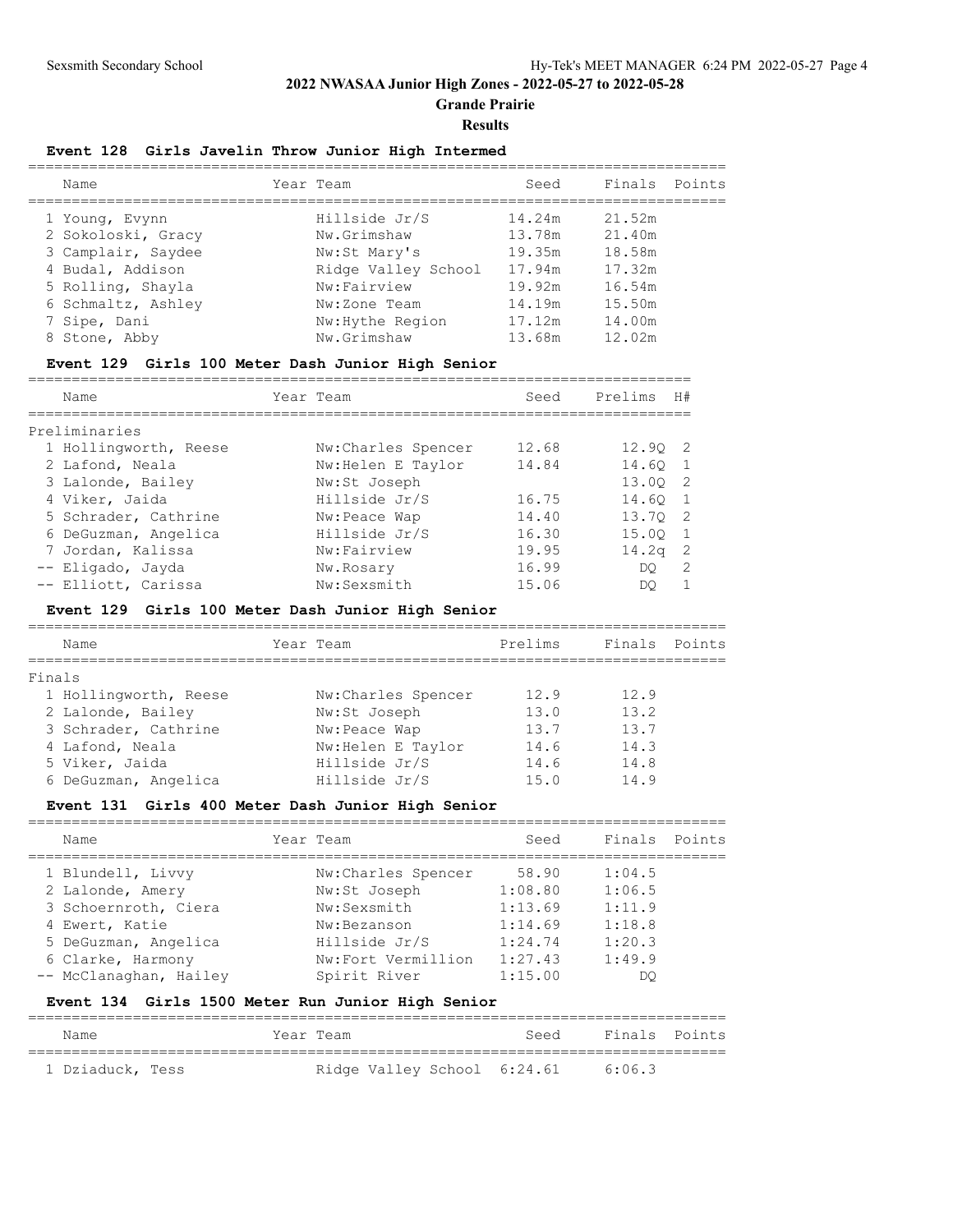**Grande Prairie**

#### **Results**

## **....Event 134 Girls 1500 Meter Run Junior High Senior**

| 2 Blundell, Livvy   | Nw:Charles Spencer | 15.00    | 6:06.8 |
|---------------------|--------------------|----------|--------|
| 3 Lafond, Neala     | Nw:Helen E Taylor  | 7:00.08  | 7:09.3 |
| 4 Krueger, Kayleigh | St. Stephen's Sc   | 11:22.08 | 7:30.9 |

#### **Event 137 Girls Triple Jump Junior High Senior**

| Name                                                                          | Year Team                                                                 | Seed                             | Finals Points                    |  |
|-------------------------------------------------------------------------------|---------------------------------------------------------------------------|----------------------------------|----------------------------------|--|
| 1 Barrett, Taylor<br>2 Viker, Jaida<br>3 Lafond, Neala<br>4 Krueger, Kayleigh | Nw.Peace River<br>Hillside Jr/S<br>Nw: Helen E Taylor<br>St. Stephen's Sc | 9.20m<br>8.56m<br>7.70m<br>6.66m | 9.43m<br>8.41m<br>7.88m<br>6.93m |  |
| 5 Fjeld, Paytn                                                                | Nw: Hythe Region                                                          | 6.64m                            | 6.87m                            |  |

## **Event 138 Girls High Jump Junior High Senior**

| Name             | Year Team           | Seed  | Finals Points |  |
|------------------|---------------------|-------|---------------|--|
| 1 Dyck, Brianna  | Nw:Grande Pr        |       | 1.34m         |  |
| 2 Viker, Jaida   | Hillside Jr/S       | 1.29m | 1.31m         |  |
| 3 Field, Paytn   | Nw: Hythe Region    | 1.28m | 1.28m         |  |
| 4 Dziaduck, Tess | Ridge Valley School | 1.19m | 1.20m         |  |

## **Event 141 Girls Discus Throw Junior High Senior**

| Name                    | Year Team          | Seed   | Finals Points |  |
|-------------------------|--------------------|--------|---------------|--|
| 1 Schoernroth, Ciera    | Nw:Sexsmith        | 25.63m | 24.04m        |  |
| 2 Jordan, Shayla        | Nw:Fairview        | 15.46m | 17.92m        |  |
| 3 Salvador, Princess    | St. Stephen's Sc   | 15.80m | 16.66m        |  |
| 4 Kramer, Jocelyn       | Nw:Fairview        | 11.10m | 14.94m        |  |
| 5 Beaudin, Alyssa       | Nw: Helen E Taylor | 18.40m | 14.84m        |  |
| 6 Gambler-Chambau, Taya | Nw:Upper Hay River | 16.28m | 14.74m        |  |
| 7 Chalifoux, Skylar     | Fox Creek School   | 14.82m | 12.66m        |  |
| -- Twast, Emercen       | Nw:st John P       | 7.04m  | DO            |  |

### **Event 143 Boys 100 Meter Dash Junior High Junior**

| Name                  | Year Team           | Seed     | Prelims            | H#             |
|-----------------------|---------------------|----------|--------------------|----------------|
| Preliminaries         |                     |          |                    |                |
| 1 Boucher, Cohen      | Nw:IV Macklin       | 14:09.00 | 12.70 2            |                |
| 2 Noel, Gage          | Nw:St Catherine GP  | 12.90    | 12.80 1            |                |
| 3 Monteith, Ryder     | Nw:Whisperin        | 13.96    | 13.10 1            |                |
| 4 Harder, Kash        | Nw: High Level P    | 14.08    | 13.40 2            |                |
| 5 Currier, Logan      | Nw: Hythe Region    | 14.09    | 13.50 2            |                |
| 6 Wood, Cody          | Nw.TA Norris        | 13.89    | 13.60 1            |                |
| 7 Vanhaqa, Emery      | Ridge Valley School | 15.52    | 13.6q <sub>2</sub> |                |
| 8 Chaykowski, Sheldon | Nw:Hines Cre        | 15.69    | 14.2 <sub>q</sub>  | $\overline{c}$ |
| 9 Moher, Ron          | Spirit River        | 13.50    | 14.7               | $\mathbf{1}$   |
| 10 Kubbernus, Deo     | Nw: Hines Cre       | 17.03    | 14.8               | $\mathbf{1}$   |
| 11 Lambton, Nathaniel | Nw:St Andrew        | 22.00    | 14.9               | $\overline{2}$ |
| 12 Teichroeb, Branden | Nw:Rocky Lane       | 15.28    | 15.6               | $\mathbf{1}$   |
| 13 Nazarenko, Vlad    | Fox Creek School    | 14.21    | 16.7               | $\overline{c}$ |
| -- Mouille, Bronsyn   | Nw.Glenmary         | 15.65    | DO                 | 1              |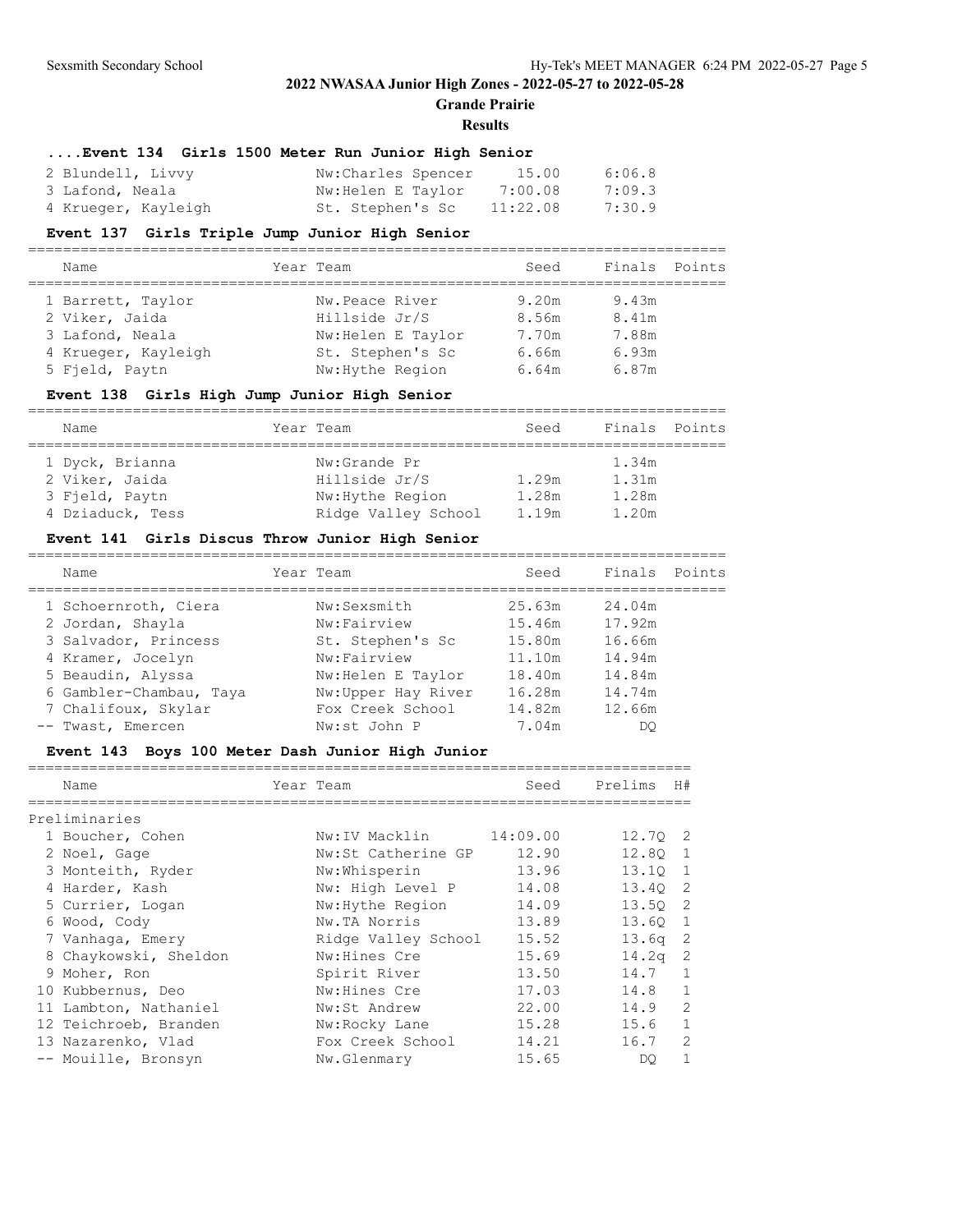**Grande Prairie**

#### **Results**

## **Event 143 Boys 100 Meter Dash Junior High Junior**

| Name                  | Year Team           | Prelims | Finals Points |  |
|-----------------------|---------------------|---------|---------------|--|
| Finals                |                     |         |               |  |
| 1 Noel, Gage          | Nw:St Catherine GP  | 12.8    | 12.9          |  |
| 2 Boucher, Cohen      | Nw:IV Macklin       | 12.7    | 13.2          |  |
| 3 Monteith, Ryder     | Nw:Whisperin        | 13.1    | 13.3          |  |
| 4 Wood, Cody          | Nw.TA Norris        | 13.6    | 13.8          |  |
| 5 Harder, Kash        | Nw: High Level P    | 13.4    | 13.9          |  |
| 6 Currier, Logan      | Nw: Hythe Region    | 13.5    | 14.1          |  |
| 7 Vanhaqa, Emery      | Ridge Valley School | 13.6    | 14.3          |  |
| 8 Chaykowski, Sheldon | Nw: Hines Cre       | 14.2    | 14.7          |  |
|                       |                     |         |               |  |

## **Event 145 Boys 400 Meter Dash Junior High Junior**

| Name               | Year Team        | Seed    | Finals | Points |
|--------------------|------------------|---------|--------|--------|
| 1 Deditch, Thane   | Nw:Derek Taylor  |         | 1:05.5 |        |
| 2 Currier, Logan   | Nw: Hythe Region | 1:08.88 | 1:06.2 |        |
| 3 Quartly, Sam     | Nw:Holy Cross    | 1:09.70 | 1:06.5 |        |
| 4 Vickey, Maverick | Nw:Whisperin     | 1:09.06 | 1:08.2 |        |
| 5 Bignell, Xander  | Fox Creek School | 1:14.93 | 1:11.5 |        |
| 6 Bennett, Taylor  | Nw.TA Norris     | 1:14.93 | 1:12.7 |        |
| 7 Vance, Jesse     | Nw:Hill Crest    | 1:14.56 | 1:14.6 |        |
| 8 Beahm, Draven    | St. Stephen's Sc | 1:15.85 | 1:20.7 |        |
| 9 Mosure, Axel     | Nw.Rosary        | 1:17.99 | 1:23.9 |        |
|                    |                  |         |        |        |

## **Event 148 Boys 1500 Meter Run Junior High Junior**

| Name                | Year Team          | Seed    | Finals | Points |
|---------------------|--------------------|---------|--------|--------|
| 1 Johnson, Zachary  | Nw:St Catherine GP | 5:47.20 | 5:04.0 |        |
| 2 Deditch, Thane    | Nw:Derek Taylor    |         | 5:36.8 |        |
| 3 Bennett, Taylor   | Nw.TA Norris       | 5:35.88 | 5:38.1 |        |
| 4 Bignell, Xander   | Fox Creek School   | 6:45.64 | 5:54.5 |        |
| 5 Vance, Jesse      | Nw:Hill Crest      | 6:15.49 | 5:55.3 |        |
| 6 Firth, Aiden      | Nw:Sexsmith        | 6:11.18 | 5:57.2 |        |
| 7 Wiebe, Zackary    | Nw:Zone Team       | 6:32.00 | 6:00.5 |        |
| 8 Henheffer, Sawyer | Nw:Whisperin       | 6:10.93 | 6:24.6 |        |
| 9 Luciak, Bronson   | Fox Creek School   | 7:48.04 | 7:04.7 |        |
|                     |                    |         |        |        |

## **Event 151 Boys Triple Jump Junior High Junior**

| Name                                                                                                               | Year Team                                                                                              | Seed                                               | Finals Points                                      |  |
|--------------------------------------------------------------------------------------------------------------------|--------------------------------------------------------------------------------------------------------|----------------------------------------------------|----------------------------------------------------|--|
| 1 Harder, Kash<br>2 Becker, Brian<br>3 Beaudoin, Ashton<br>4 Mosure, Axel<br>5 Pangan, Jomar<br>6 Bartsch, Michael | Nw: High Level P<br>Nw:Laglace<br>Nw:St Catherine GP<br>Nw.Rosary<br>Fox Creek School<br>Nw:Hill Crest | 8.75m<br>8.14m<br>7.09m<br>8.30m<br>7.76m<br>7.55m | 9.47m<br>8.43m<br>8.33m<br>7.97m<br>7.96m<br>7.39m |  |
| 7 Middlestadt, Henry<br>-- 's Heeren-Blake, Daniel                                                                 | Nw:Whisperin<br>Nw:Zone Team                                                                           | 7.85m<br>5.18m                                     | 7.20m<br>DO.                                       |  |
|                                                                                                                    |                                                                                                        |                                                    |                                                    |  |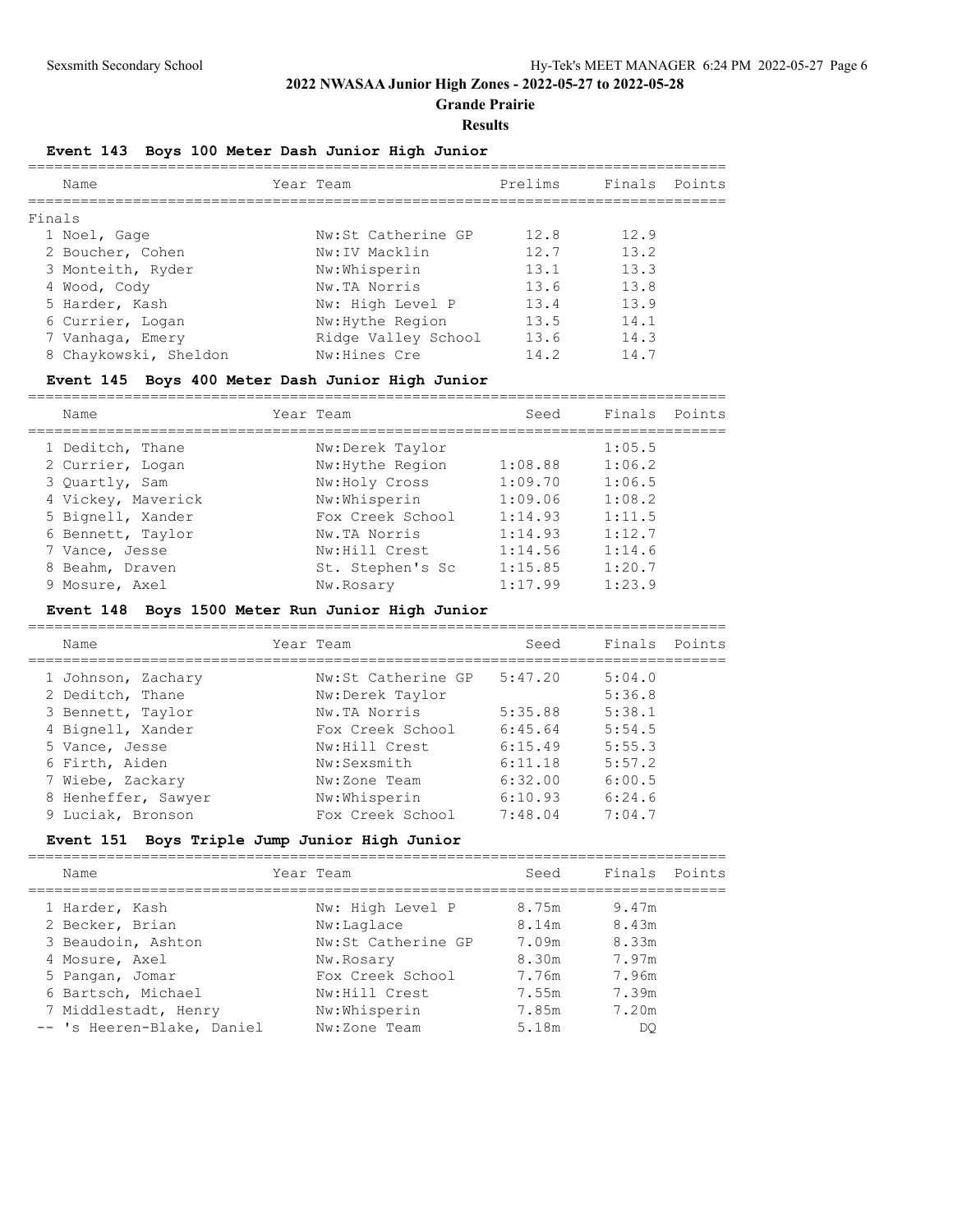**Grande Prairie**

#### **Results**

## **Event 155 Boys Discus Throw Junior High Junior**

|  | Name                  | Year Team         | Seed   | Finals Points |  |
|--|-----------------------|-------------------|--------|---------------|--|
|  | 1 Walker, Dylan       | Nw: Hythe Region  | 27.98m | 27.74m        |  |
|  | 2 Vickey, Maverick    | Nw:Whisperin      | 27.98m | 26.64m        |  |
|  | 3 Smith, James        | Nw:Ecole Montrose |        | 26.04m        |  |
|  | 4 Saville, Rigley     | Hillside Jr/S     | 17.50m | 24.84m        |  |
|  | 5 Chaykowski, Sheldon | Nw:Hines Cre      | 21.97m | 24.12m        |  |
|  | 6 Rollins, Nolan      | Nw.TA Norris      | 21.50m | 21.56m        |  |
|  | 7 Gomuwka, Reid       | Fox Creek School  | 18.00m | 20.54m        |  |
|  | 8 Chiasson, Emmet     | Nw:St Gerard      | 22.47m | 18.64m        |  |
|  | 9 Bartsch, Michael    | Nw:Hill Crest     | 17.20m | 16.30m        |  |
|  | 10 Kubbernus, Deo     | Nw: Hines Cre     | 16.95m | 16.08m        |  |
|  |                       |                   |        |               |  |

### **Event 157 Boys 100 Meter Dash Junior High Intermed**

| Name                    |  | Year Team        | Seed  | Prelims           | H#             |  |  |  |
|-------------------------|--|------------------|-------|-------------------|----------------|--|--|--|
|                         |  |                  |       |                   |                |  |  |  |
| Preliminaries           |  |                  |       |                   |                |  |  |  |
| 1 Black, Angus          |  | Nw.Holy Family   | 12.42 | 12.00 2           |                |  |  |  |
| 2 Ayemon, Othniel       |  | Nw:Aspen Grove   |       | 12.50             |                |  |  |  |
| 3 Kutz, Ethan           |  | Nw:St Clements   | 12.97 | 12.70             | $\overline{1}$ |  |  |  |
| 4 Dyck, Caleb           |  | Nw:Hill Crest    | 14.31 | 13.40             | $\overline{2}$ |  |  |  |
| 5 Altidor, Nickendy     |  | Nw: High Level P | 13.00 | 13.30 1           |                |  |  |  |
| 6 Boman, Brody          |  | Hillside Jr/S    | 14.19 | 13.50 2           |                |  |  |  |
| 7 Lamb, Lucah           |  | Fox Creek School | 14.09 | 13.6 <sub>q</sub> | - 1            |  |  |  |
| 8 Brousseau, Alex       |  | Nw:Fairview      | 14.59 | $14.3q$ 2         |                |  |  |  |
| 9 Walmsley, Blake       |  | Nw: Hines Cre    | 15.90 | 15.3              |                |  |  |  |
| -- Skene, Brodi         |  | Nw:Sexsmith      | 12.91 | DO.               | 2              |  |  |  |
| -- Anderson, Oddo       |  | Nw.Rosary        | 13.26 | DO.               |                |  |  |  |
| -- Martel-Berg, Braxton |  | Nw:Elmworth      | 13.02 | DO.               | 2              |  |  |  |

## **Event 157 Boys 100 Meter Dash Junior High Intermed**

| Name                | Year Team        | Prelims | Finals Points |  |
|---------------------|------------------|---------|---------------|--|
| Finals              |                  |         |               |  |
| 1 Black, Angus      | Nw.Holy Family   | 12.0    | 12.5          |  |
| 2 Altidor, Nickendy | Nw: High Level P | 13.3    | 12.7          |  |
| 3 Ayemon, Othniel   | Nw:Aspen Grove   | 12.5    | 12.9          |  |
| 4 Kutz, Ethan       | Nw:St Clements   | 12.7    | 13.2          |  |
| 5 Dyck, Caleb       | Nw:Hill Crest    | 13.4    | 14.1          |  |
| 6 Lamb, Lucah       | Fox Creek School | 13.6    | 14.2          |  |
| 7 Brousseau, Alex   | Nw:Fairview      | 14.3    | 14.9          |  |
|                     |                  |         |               |  |

## **Event 159 Boys 400 Meter Dash Junior High Intermed**

| Seed<br>Year Team<br>Name<br>1:03.9<br>Nw:Grande Pr<br>1 Casey, Cohen<br>2 Altidor, Nickendy<br>Nw: High Level P<br>1:09.65<br>1:06.0<br>3 Morris, Corbyn<br>1:08.28<br>Nw: Hythe Region<br>1:06.3<br>4 Krauskopf, Korbin<br>1:07.25<br>Nw: Helen E Taylor<br>1:06.6 |               |
|----------------------------------------------------------------------------------------------------------------------------------------------------------------------------------------------------------------------------------------------------------------------|---------------|
|                                                                                                                                                                                                                                                                      | Finals Points |
|                                                                                                                                                                                                                                                                      |               |
|                                                                                                                                                                                                                                                                      |               |
|                                                                                                                                                                                                                                                                      |               |
|                                                                                                                                                                                                                                                                      |               |
| 1:05.70<br>1:07.2<br>Nw:St Clements<br>5 Kutz, Ethan                                                                                                                                                                                                                 |               |
| 1:12.40<br>1:08.2<br>6 Karlson, Ransom<br>Nw.Rosary                                                                                                                                                                                                                  |               |
| 3:00.00<br>1:08.5<br>7 Hicks, Myles<br>Nw:Georges P                                                                                                                                                                                                                  |               |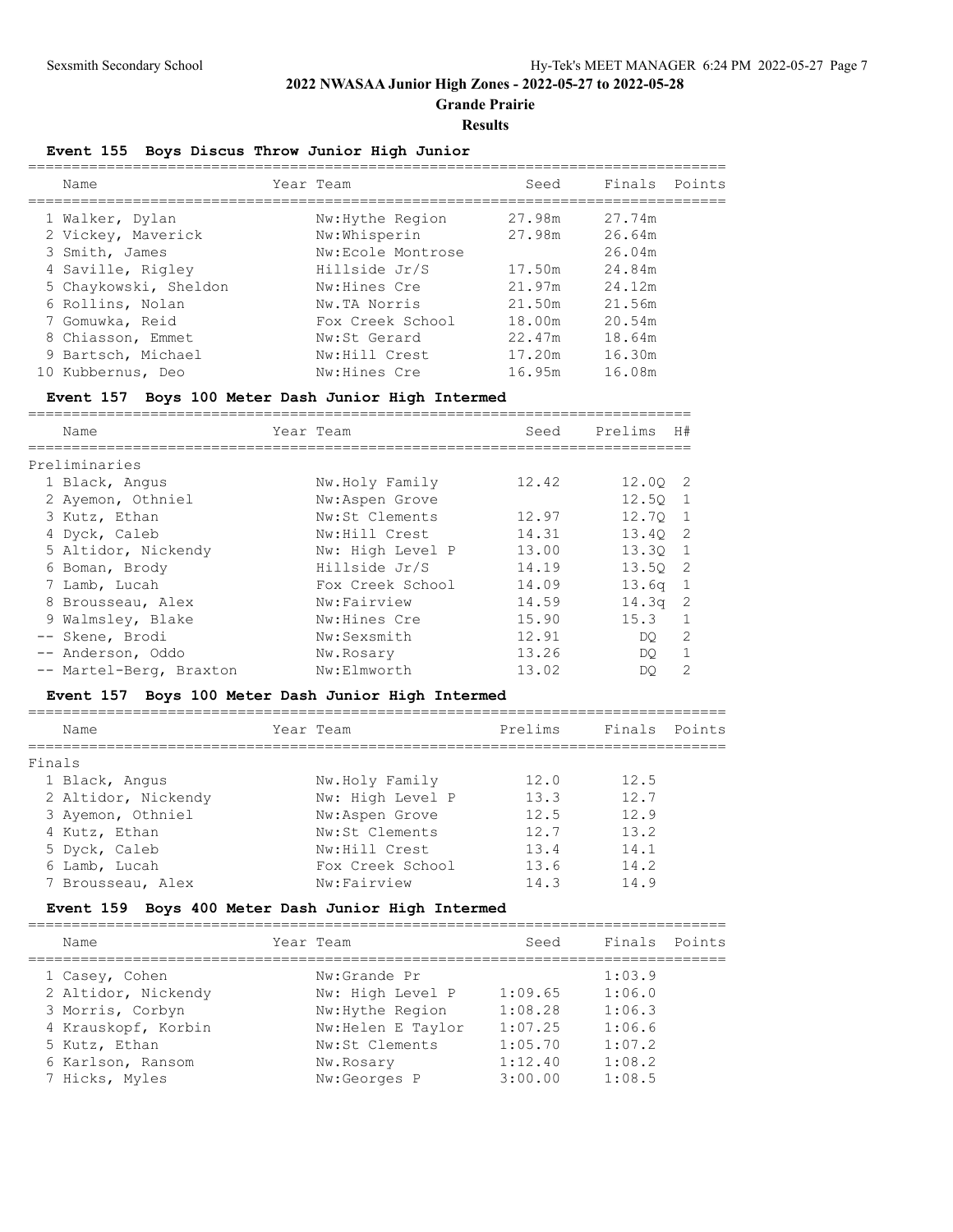**Grande Prairie**

#### **Results**

# **....Event 159 Boys 400 Meter Dash Junior High Intermed**

| 8 Rebalkin, Kylan     | Nw.Glenmary   | 1:12.90 | 1:12.1 |
|-----------------------|---------------|---------|--------|
| 9 Dubrule, Alex       | Nw:Georges P  | 2:00.00 | 1:14.8 |
| 10 Kristensen, Xander | Hillside Jr/S | 1:24.33 | 1:16.1 |

#### **Event 162 Boys 1500 Meter Run Junior High Intermed**

| Name                | Year Team         | Seed     | Finals Points |  |
|---------------------|-------------------|----------|---------------|--|
| 1 Vigen, Shea       | Nw:Aspen Grove    |          | 4:55.6        |  |
| 2 Nelson, Cy        | Nw:Sexsmith       | 5:17.53  | 4:55.9        |  |
| 3 Hicks, Myles      | Nw:Georges P      | 11:00.00 | 5:52.3        |  |
| 4 Jamieson, Quincey | Nw:Mother Theresa | 5:54.70  | 6:07.8        |  |
| 5 Lamb, Lucah       | Fox Creek School  | 6:18.70  | 6:11.5        |  |
| 6 Robinson, Cody    | Nw.Glenmary       | 7:04.15  | 6:25.3        |  |
| 7 Neilson, Tristin  | Nw: Hines Cre     | 8:45.00  | 9:43.9        |  |

#### **Event 164 Boys Long Jump Junior High Intermed**

================================================================================

| Name                | Year Team          | Seed   | Finals Points |  |
|---------------------|--------------------|--------|---------------|--|
| 1 Tucker, Josh      | Nw:Riverstone      |        | 5.25m         |  |
| 2 Black, Angus      | Nw.Holy Family     | 4.34m  | 5.22m         |  |
| 3 Boman, Brody      | Hillside Jr/S      | 4.59m  | 5.12m         |  |
| 4 Neudorf, Chase    | Nw:La Crete Public | 4.28m  | 5.01m         |  |
| 5 Krauskopf, Korbin | Nw: Helen E Taylor | 4.27m  | 4.70m         |  |
| 5 Burns, Parker     | Nw:Fairview        | 4.18m  | 4.70m         |  |
| 7 Morris, Corbyn    | Nw: Hythe Region   | 4.25m  | 4.68m         |  |
| 8 Rebalkin, Kylan   | Nw.Glenmary        | 3.90m  | 4.61m         |  |
| 9 Kostyniuk, A      | Nw:Mother Theresa  |        | 4.48m         |  |
| 10 Peters, Shawn    | Nw:Hill Crest      | 4.37m  | 4.36m         |  |
| 11 Lamb, Lucah      | Fox Creek School   | 4.50m  | 4.33m         |  |
| 12 Brousseau, Alex  | Nw:Fairview        | 41.00m | 4.08m         |  |
|                     |                    |        |               |  |

### **Event 166 Boys High Jump Junior High Intermed**

| Name                | Year Team          | Seed  | Finals | Points |
|---------------------|--------------------|-------|--------|--------|
| 1 Brown, Owen       | Nw:St Mary's       | 1.06m | 1.54m  |        |
| 2 Neudorf, Chase    | Nw:La Crete Public | 1.48m | 1.53m  |        |
| 2 Goodbrand, Weston | Nw:Elmworth        | 1.45m | 1.53m  |        |
| 4 Doran, Myden      | Nw:Georges P       | 1.38m | 1.50m  |        |
| 5 Karlson, Ransom   | Nw.Rosary          | 1.35m | 1.45m  |        |
| 5 Boman, Brody      | Hillside Jr/S      | 1.41m | 1.45m  |        |
| 7 Burns, Parker     | Nw:Fairview        | 1.45m | 1.40m  |        |
| 7 Bruder, Branden   | Hillside Jr/S      | 1.43m | 1.40m  |        |
| 7 Summach, Bo       | Nw:Sexsmith        | 1.44m | 1.40m  |        |
| -- Black, Angus     | Nw.Holy Family     | 1.45m | FAIL   |        |
| -- Dyck, Caleb      | Nw:Hill Crest      | 1.47m | FAIL   |        |
|                     |                    |       |        |        |

# **Event 168 Boys Shot Put Junior High Intermed**

| Name          | Year Team         | Seed   | Finals Points |  |
|---------------|-------------------|--------|---------------|--|
| 1 Nelson, Cy  | Nw:Sexsmith       | 10.29m | 10.07m        |  |
| 2 Brake, Alex | Nw:Helen E Taylor | 9.38m  | 9.65m         |  |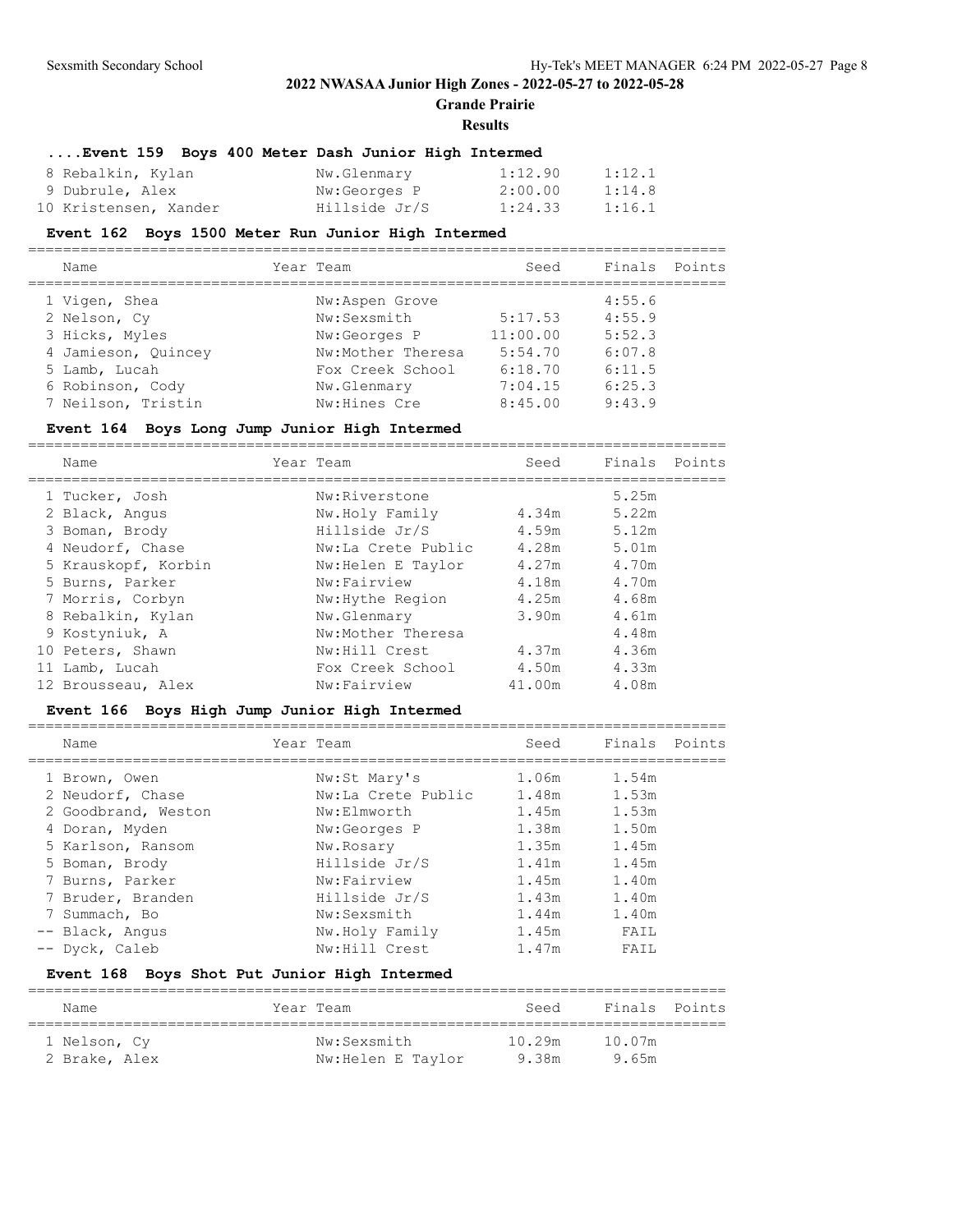**Grande Prairie**

#### **Results**

### **....Event 168 Boys Shot Put Junior High Intermed**

| 3 Stewart, Morgan   | Nw:Mother Theresa  | 8.99m | 9.58m |
|---------------------|--------------------|-------|-------|
| 4 Cardinal, Nolan   | Nw:La Crete Public | 9.00m | 9.06m |
| 5 Grumbach, Ryan    | Fox Creek School   | 8.57m | 8.97m |
| 6 Cortez, Calix     | St. Stephen's Sc   | 9.78m | 8.92m |
| 7 Wakefield, Aiden  | Nw:Ecole Montrose  |       | 8.82m |
| 8 Langdon, Fredrick | Nw.TA Norris       | 6.83m | 7.99m |
| -- Penner, Steven   | Nw:Hill Crest      | 6.61m | DO.   |

#### **Event 171 Boys 100 Meter Dash Junior High Senior**

| Name               | Year Team        | Seed  | Prelims           |
|--------------------|------------------|-------|-------------------|
| Preliminaries      |                  |       |                   |
| 1 Belcourt, Joshua | Hillside Jr/S    | 13.79 | 12.6 <sub>q</sub> |
| 2 Taylor, Brandon  | Fox Creek School | 13.95 | 12.6 <sub>q</sub> |
| 3 Gray, Elliot     | Nw: High Level P | 13.82 | 12.7 <sub>q</sub> |
| 4 Voke, Logan      | Nw:st John P     |       | 12.9q             |
| 5 Bautista, Tode   | Nw: High Level P | 14.59 | 13.8q             |
| 6 Lethwinitz, Seth | Nw:Fairview      | 16.00 | 14.4q             |
| -- Dowell, Kegan   | Nw:Sexsmith      | 12.00 | DO                |

#### **Event 171 Boys 100 Meter Dash Junior High Senior**

| Name               | Year Team        | Prelims | Finals Points |  |
|--------------------|------------------|---------|---------------|--|
| Finals             |                  |         |               |  |
| 1 Taylor, Brandon  | Fox Creek School | 12.6    | 12.7          |  |
| 2 Belcourt, Joshua | Hillside Jr/S    | 12.6    | 12.7          |  |
| 3 Gray, Elliot     | Nw: High Level P | 12.7    | 12.8          |  |
| 4 Voke, Logan      | Nw:st John P     | 12.9    | 14.0          |  |
| 5 Lethwinitz, Seth | Nw:Fairview      | 14.4    | 14.9          |  |
|                    |                  |         |               |  |

#### **Event 173 Boys 400 Meter Dash Junior High Senior**

================================================================================ Name **Seed** Finals Points ================================================================================ 1 Dufour, Sam Spirit River 1:01.00 59.0 2 Villiger, Ethan Nw:St Mary's 1:01.80 1:00.2 3 Gray, Elliot Nw: High Level P 1:05.92 1:02.4 4 Nahachick, Nathaniel Nw: High Level P 1:09.43 1:05.4 5 Johner, Harley Nw:Sexsmith 1:06.62 1:05.7 6 Hudson, Brock Fox Creek School 1:11.10 1:07.0 7 Moore, Max Hillside Jr/S 1:12.49 1:10.6

### **Event 176 Boys 1500 Meter Run Junior High Senior**

| Name                 | Year Team        | Seed    | Finals Points |  |
|----------------------|------------------|---------|---------------|--|
| 1 Deathe, Josh       | Nw:St Mary's     | 5:12.50 | 4:45.7        |  |
| 2 Taylor, Brandon    | Fox Creek School | 6:08.80 | 5:37.0        |  |
| 3 McKechnie, Brendan | Nw:Peace Wap     | 5:59.01 | 5:38.9        |  |
| 4 Fleming, Walker    | Hillside Jr/S    | 6:45.48 | 5:49.0        |  |

================================================================================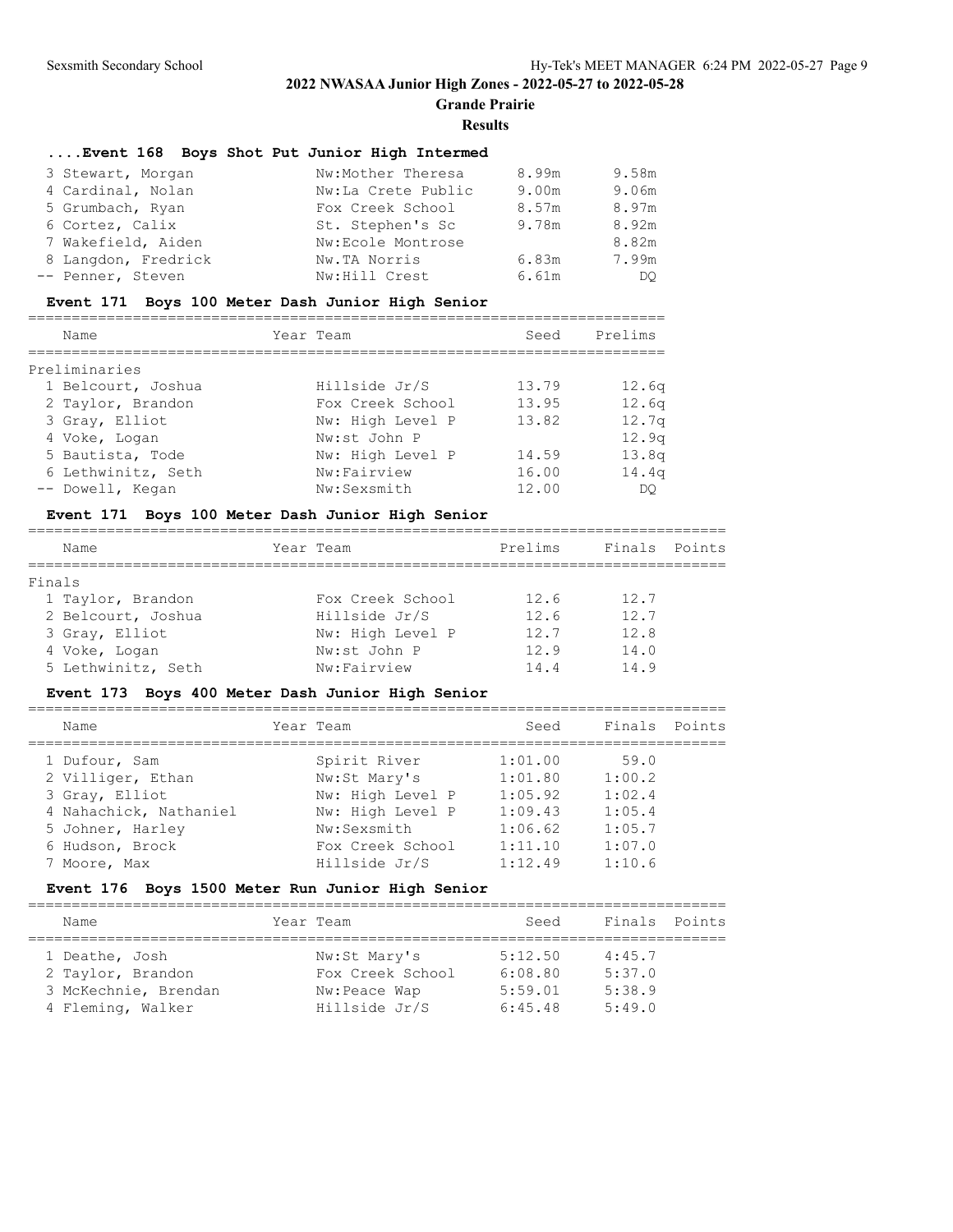**Grande Prairie**

#### **Results**

## **Event 178 Boys Long Jump Junior High Senior**

| Name                 | Year Team        | Seed  | Finals Points |  |
|----------------------|------------------|-------|---------------|--|
| 1 Walker, Roghan     | Nw: Hythe Region | 4.79m | 5.37m         |  |
| 2 Ford, Alex         | Nw: High Level P | 4.57m | 5.08m         |  |
| 3 Wallan, Hunter     | Nw:St Mary's     | 4.57m | 4.82m         |  |
| 4 Bennett, Logan     | Nw.Peace River   | 4.16m | 4.48m         |  |
| 5 Zavisha, Carter    | Nw:Fairview      | 3.98m | 4.26m         |  |
| 6 Torda, Christian   | St. Stephen's Sc | 3.88m | 4.25m         |  |
| 7 Visser, Jeramy     | Hillside Jr/S    | 3.93m | 4.01m         |  |
| 8 Madrilejos, Jed    | Nw:St Andrew     | 3.62m | 4.00m         |  |
| 9 Bautista, Tode     | Nw: High Level P | 4.03m | 3.99m         |  |
| -- Magnusson, Oakley | Nw.Glenmary      | 3.72m | DO            |  |
|                      |                  |       |               |  |

### **Event 182 Boys Shot Put Junior High Senior**

| Name                   | Year Team        | Seed   | Finals | Points |
|------------------------|------------------|--------|--------|--------|
| 1 Buchanan, Logan      | Hillside Jr/S    | 10.33m | 10.82m |        |
| 2 Giesbrecht, Koen     | Nw:Hill Crest    | 9.03m  | 10.28m |        |
| 3 Nahachick, Nathaniel | Nw: High Level P | 9.86m  | 9.52m  |        |
| 4 Callahan, Gage       | Nw.Grimshaw      | 6.34m  | 8.81m  |        |
| 5 Best, Hogan          | Nw:St Mary's     | 5.09m  | 8.72m  |        |
| 6 Vanpolen, Barren     | Nw:Sexsmith      | 8.27m  | 8.41m  |        |
| 7 Zavisha, Carter      | Nw:Fairview      | 7.95m  | 7.98m  |        |
|                        |                  |        |        |        |

## **Event 184 Boys Javelin Throw Junior High Senior**

| Name                 | Year Team         | Seed   | Finals | Points |
|----------------------|-------------------|--------|--------|--------|
| 1 Bennett, Logan     | Nw.Peace River    | 28.14m | 33.54m |        |
| 2 Miskelly, Darion   | Fox Creek School  | 31.08m | 32.96m |        |
| 3 Taylor, Brandon    | Fox Creek School  | 28.96m | 29.92m |        |
| 4 Giesbrecht, Koen   | Nw:Hill Crest     | 27.16m | 26.90m |        |
| 5 Rintoul, Robbie    | Nw:Bezanson       | 23.17m | 22.40m |        |
| 6 Kamphuis, Shane    | Nw:Zone Team      | 19.96m | 21.64m |        |
| 7 Lethwinitz, Seth   | Nw:Fairview       |        | 21.58m |        |
| 8 Janzen, Joshua     | Nw:Hill Crest     | 18.54m | 19.66m |        |
| -- Hansen, Logan     | Nw:Helen E Taylor | 24.73m | DO     |        |
| -- Trodd, Jayden     | Nw:St Mary's      | 20.22m | DO     |        |
| -- Magnusson, Oakley | Nw.Glenmary       | 28.52m | DO     |        |

### **Event 191 Boys 4x400 Meter Relay Junior High Open**

| Team                                                               | Seed                                          | Finals Points |  |
|--------------------------------------------------------------------|-----------------------------------------------|---------------|--|
| 1 Fox Creek School 'A'<br>1) Taylor, Brandon<br>3) Bignell, Xander | 5:05.92<br>2) Hudson, Brock<br>4) Lamb, Lucah | 4:41.3        |  |

# **Event 192 Girls 4x400 Meter Relay Junior High Open**

| Team                        |                    | Seed    | Finals Points |  |
|-----------------------------|--------------------|---------|---------------|--|
| 1 Nw:St Joseph Catholic 'A' |                    | 4:50.00 | 4:44.8        |  |
| 1) Lalonde, Avery           | 2) Lalonde, Bailey |         |               |  |